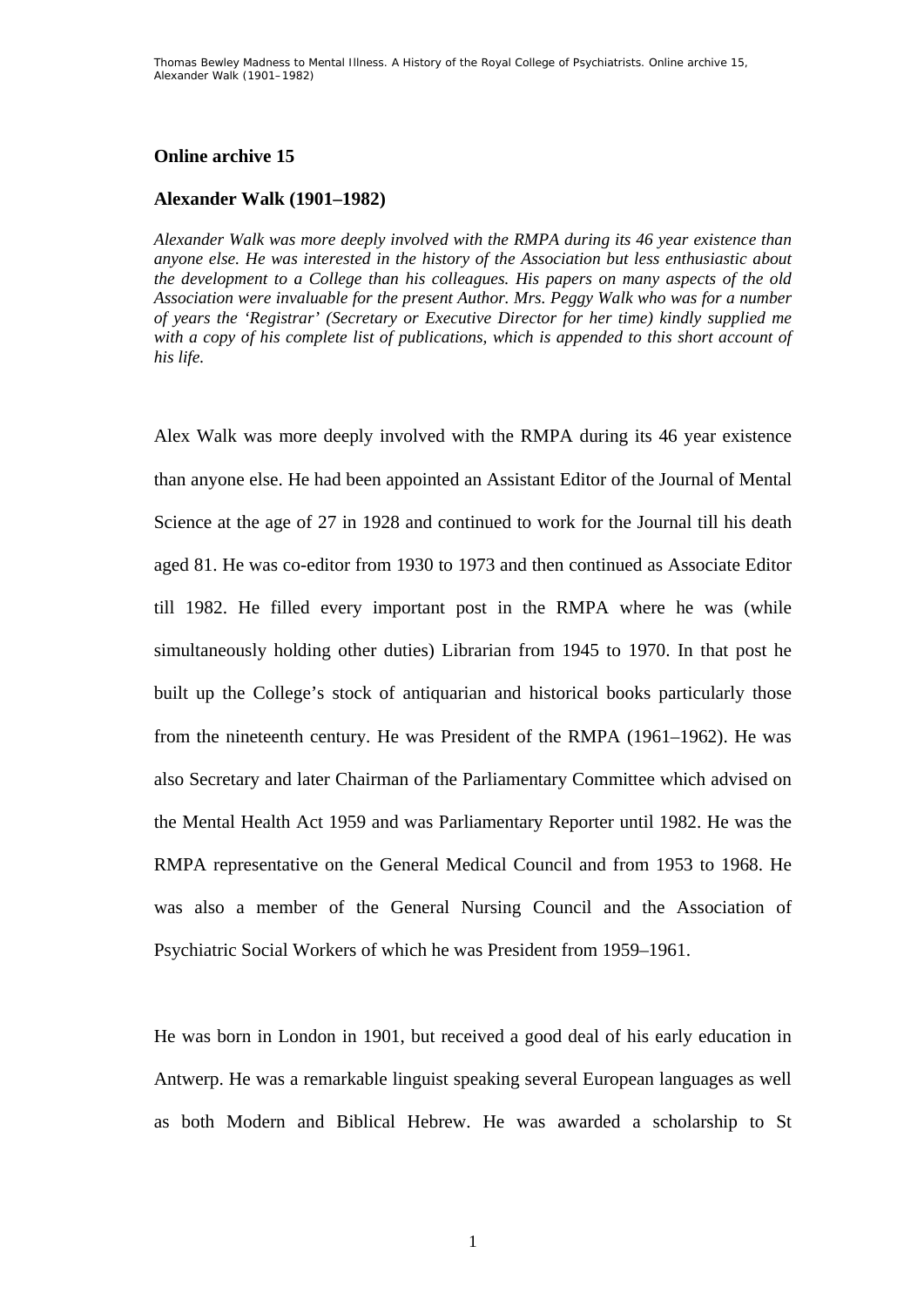Bartholomew's Hospital, where he had a distinguished undergraduate career and graduated MB, BS (London) in 1923. As a student he was attracted to psychiatry and at the earliest opportunity he joined what was then the London County Council mental health service, first as a locum and then as a permanent member of the medical staff. He rose rapidly in the medical hierarchy and served in several of the mental hospitals of that service. In 1949 he became Medical Superintendent of Cane Hill Hospital, a post he filled with distinction until his retirement in 1962. He had proceeded to obtain his MD (London) in 1926, was the Gaskell medallist in 1929 and was elected to the honorary fellowship of the College in 1964. Alexander Walk died in 1982. As a scholar, historian, man of letters and linguist, his contribution to British psychiatry in general and to the RMPA and College were immense. As a person he was a rather asocial but kindly man who hid his light under a bushel. His contributions to the history of the Association would be hard to surpass.

## **References**

Obituary, *Bulletin of the Royal College of Psychiatrists*, **6**, 141.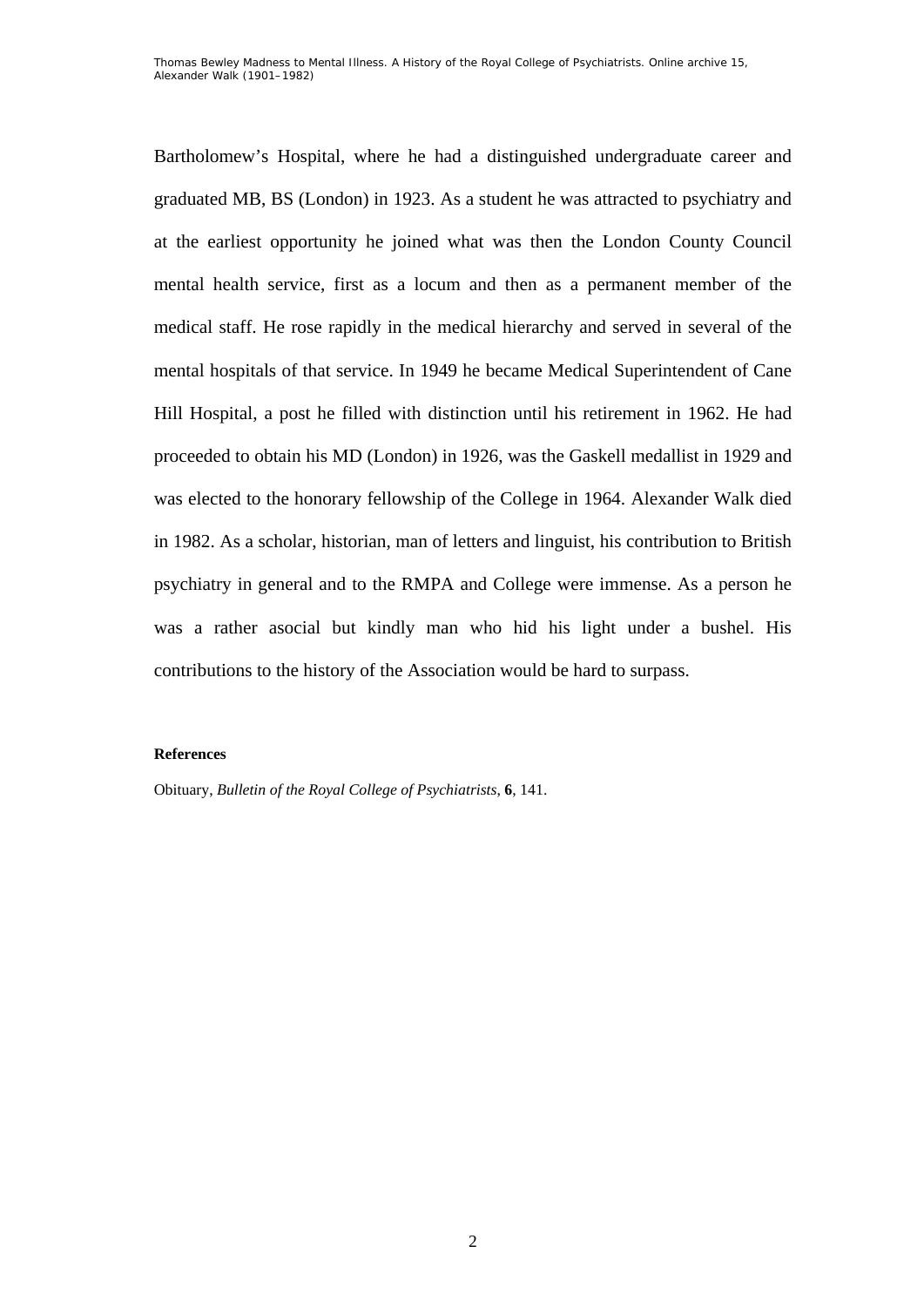Thomas Bewley *Madness to Mental Illness. A History of the Royal College of Psychiatrists*. Online archive 15, *Alexander Walk (1901–1982)*

# **Alexander Walk's publications**

## 1. History of psychiatry – general

## (a) Published papers

*Some Aspects of the Moral Treatment of the Insane up to 1854*

Read at a Meeting of the Section of Psychiatry, Royal Society of Medicine, 9 February 1954.

*Journal of Mental Science* (1954) **100**, 807–837.

*On the State of Lunacy* 

 Presidential Address to the Association of Psychiatric Social Workers, 21 March 1959 *Journal of Mental Science* (1959) **441**, 879–892.

*The History of Mental Nursing* 

Presidential Address at the One Hundred and Twentieth Annual Meeting of the Royal Medico-Psychological Association held at Cane Hill Hospital, 13 July 1960. *Journal of Mental Science* (1961) **446**, 1–17.

## *The Pre-History of Child Psychiatry*

Read at a Meeting of the Child Psychiatry Section of the Royal Medico-Psychological Association, 12 February 1964 *British Journal of Psychiatry* (1964) **110**, 754–767.

*Mental Hospitals* 

From "The Evolution of Hospitals in Britain" (ed. F.N.L. Poynter) Pitman Medical Publishing, 1964, 123–146.

#### *What we Thought About it All*

From "Daniel McNaghton, His Trial and the Aftermath". (ed. D.J. West & A. Walk). Gaskell Books (Published for *British Journal of Psychiatry)* 1977, 113–128.

#### *Lincoln and Non-Restraint*

Read at the Quarterly Meeting of the Royal Medico-Psychological Association, Lincoln, 6 May 1970. *British Journal of Psychiatry* (1970) **117**, 481–486.

#### *Medico-Psychologists, Maudsley and the Maudsley*

The third Squibb History of Psychiatry Oration, delivered at The Institute of Psychiatry, 17 July 1975. *British Journal of Psychiatry* (1976) **118**, 19–30.

(b) Draft papers and minor writings

#### *A Psychiatric Scrapbook for the year 1882*

Reconstruction of a talk given at a meeting of the South Eastern Division of the Royal Medico-Psychological Association, held at Cane Hill Hospital, 22 April 1952.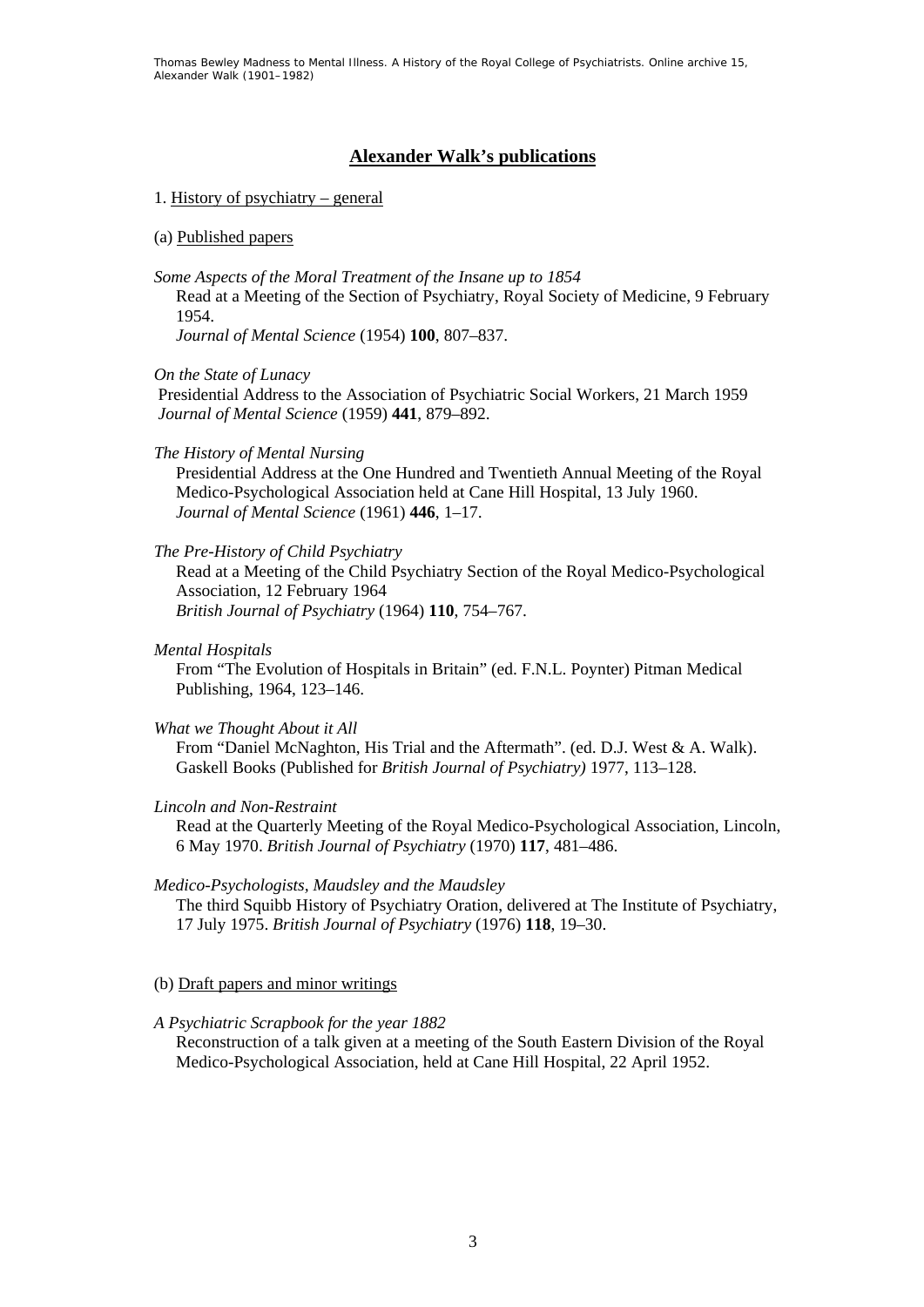The Fathers and Mothers of Mental Nursing. Three (out of four) articles from the "Hillsman", Cane Hill Hospital Staff Magazine (cyclostyled):

## No.1 Not traced

 No.2 Sir William and Lady Ellis. Vol.2, No.7, July/August 1954, 2–5 No.3 Dr Conolly and Miss Powell. Vol. 2, No.8, September 1954, 2–4 No.4 George and Katherine Jepson at the Retreat. Vol.2, No. 8, October, 1954, 1–3.

#### *History of Mental Hospitals: The Last 150 Years*

Draft of paper read at the National Association for Mental Health Meeting, 29 June 1956.

### *Psychiatric Pioneers and Precursors*

Reconstructed from handwritten draft and notes for paper read at Royal Medico-Psychological Association Lecture Course, 10 February 1958.

*History of Mental Hospitals with Special Reference to Mental Nursing*  Draft of Address to the National Association of Chief Male Nurses, 1958.

#### *The North of England in Psychiatric History*

 Abstract of a paper read at the Annual Meeting of the Royal Medico-Psychological Association, Sheffield, 7 July 1968.

### *A Note on John Conolly*

Concluding remarks at a Meeting of the Section of Psychiatry, Royal Society of Medicine, 10 May 1966, to commemorate the Centenary of John Conolly's death. *Proceedings of the Royal Society of Medicine* (1967) **60,** 8.

## *John Conolly and His Historical Background*

Incomplete handwritten draft found among Alex Walk's papers. (?For a paper read at St. Bernard's Hospital during Conolly commemorative celebrations, 1966).

*The History of the Rise and Fall of the Concept of "Moral Insanity".*  Handwritten draft found among Alex Walk's papers.

*Historical Outline of Terms Defining Mental Deficiency*  Handwritten draft of part of a paper found among Alex Walk's papers.

*Mental Hospital Libraries in England*  Draft of a talk (? Given at a Red Cross Meeting in the 1960s)

## 2. History of the RMPA and its forerunners.

(a) RMPA History, 1841–1968

## *Gloucester and the Beginnings of the RMPA*

(In collaboration with Dr D. Lindsay Walker) Read by Dr Walk as President of the Royal Medico-Psychological Association, at the Association's Quarterly Meeting, held at Gloucester, 3 May 1961. *Journal of Mental Science* (1961) **449**, 603–632.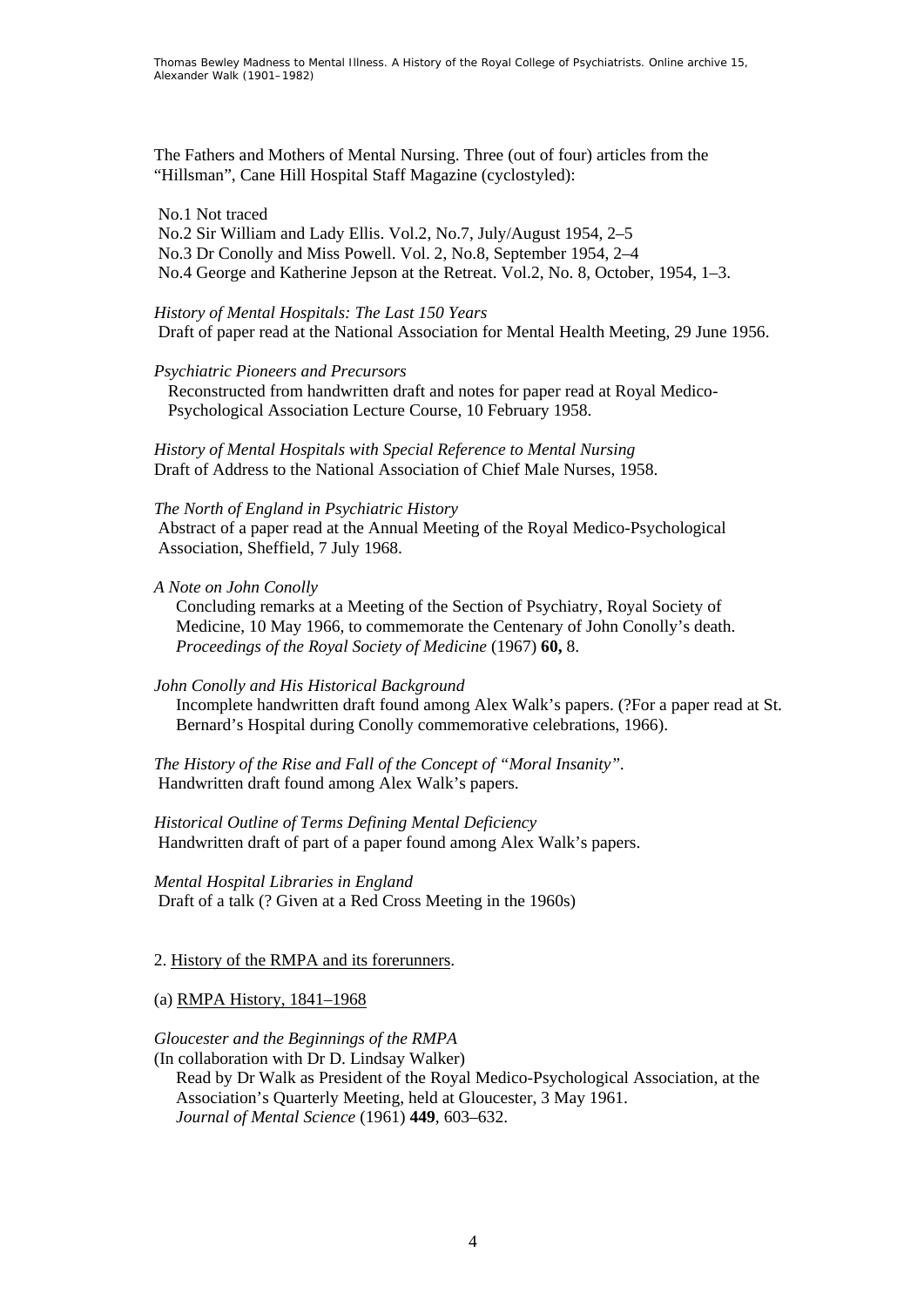*"Forty Years of Wanderings". The Medico-Psychological Association, 1855–1894 British Journal of Psychiatry*, **132**, 530–547.

*The Royal Medico-Psychological Association, 1900–1968*  Handwritten draft article found among Alex Walk's papers.

(b) Short papers on special aspects of RMPA history

*The Centenary of the Journal of Mental Science Journal of Mental Science* (1953) **417,** 633–637

*The Royal Medico-Psychological Association – a Historical Note*  (a handout, pre-1963)

*The Royal Medico-Psychological Association – A Historical Note*  (a handout, post-1963)

*The History of the South Eastern Division*  Abstract of a paper read at a special meeting of the South Eastern Division, 11 June 1970. *British Journal of Psychiatry* Supplement, October 1970, 10–12.

*Farewell to Chandos Street British Journal of Psychiatry* News and Notes, December 1974, 2–4.

*Arrival in Belgrave Square British Journal of Psychiatry* News and Notes, June 1975, 3–5.

*Recollections and Impressions: 1. The Charter Meeting 1926. British Journal of Psychiatry* News and Notes, October 1976, 5–10.

*Recollections and Impressions: 2. The Annual Meeting 1976. British Journal of Psychiatry* News and Notes, November 1976, 5–10.

*Annual Meetings Recalled. 1. Twenty Five Years Ago. British Journal of Psychiatry* Bulletin, September 1977, 1–3.

*More Annual Meetings Recalled. 2. One Hundred Years Ago. British Journal of Psychiatry* Bulletin, October 1977, 8–10.

*Number Seventeen British Journal of Psychiatry* Bulletin, April 1980, 55–57.

*The Royal College of Psychiatrists.* 

No.5 in the "Royal College" series, *St. Bartholomew's Hospital Journal* (1973) **77**, No.5, 135–139.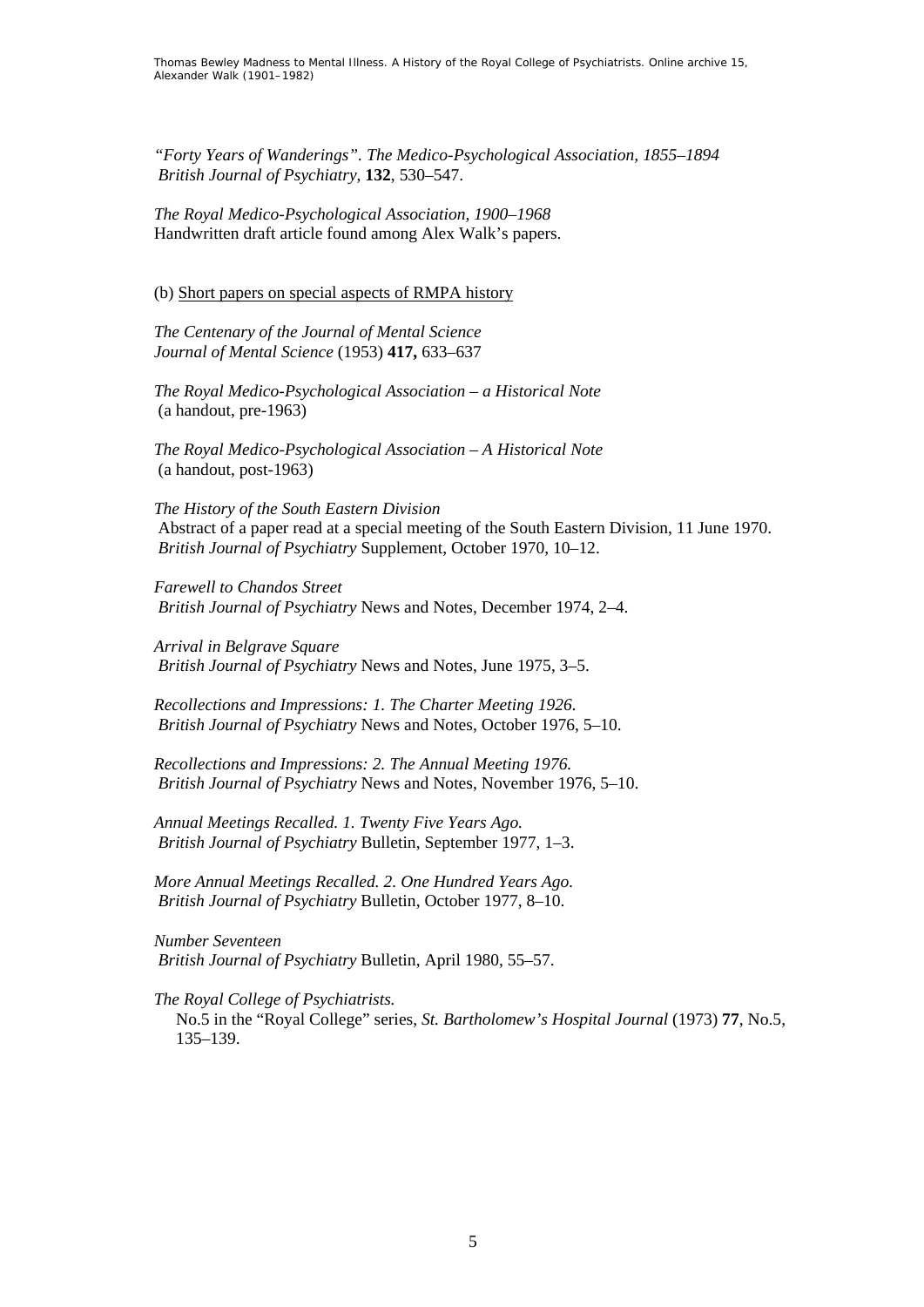# 3. History of Cane Hill Hospital

## *Report of the Physician Superintendent, Cane Hill Hospital, for the years 1948–1949 and 1949–1950*

 (This was the first report under the National Health Service, and Dr Walk's first report as Physician Superintendent. It has a historical section as well as a very full description of the Hospital's current activities).

## *The Seventieth Anniversary of Cane Hill*

*The Hillsman*, October 1953, 2–4.

(Later in the same month, on Monday  $5<sup>th</sup>$  October, 1953, Dr Walk gave a talk on "How Cane" Hill Started", which, he said, would be far more than the "bare bones" of this article).

## *Cane Hill and "Mental Health" Policy, 1882*

 Written by Dr Walk and read for him at a Meeting of the South Eastern Division, 17 June, 1982. *British Journal of Psychiatry* Bulletin, September 1983, 161–164.

*Cane Hill Hospital Badge and Names of Hospital Wards*  Notes from Physician's Report, December 1950.

## 4. Miscellaneous published items

*Obituary of John R. Lord, by Dr Walk and three others Journal of Mental Science* (1931) **319**, 670–679.

*Observations on Convulsion Therapy with Triazol 156*, by Alexander Walk and W. Mayer Gross. *Journal of Mental Science* (1938) **84**, 637–662.

*The Royal Medico-Psychological Association's "Memorandum of Evidence" to the Royal Commission on the Law Relating to Mental Illness and Mental Deficiency* Drafted by Dr Walk, as Secretary of the Evidence Committee. *Journal of Mental Science* (1954) **421**, 994–1020.

## *Mental Illness*

Read at the Royal Society of Health's Conference on Mental Illness and Mental Deficiency, 9 October 1957. Report of the proceedings, 7–13.

Catalogue: "Psychiatry and Mental Health in Britain. A Historical Exhibition, 4<sup>th</sup> March to 9th July, 1963. Held at the Wellcome Library. (Organised by Dr Walk for the Wellcome Trust)

*Mental Illness under the Mental Health Act* (letter to the Editor) *British Journal of Psychiatry* (1965) **111**, 446–447.

*Intelligence of Patients in Subnormality Hospitals* (letter to the Editor). *British Journal of Psychiatry* (1965), **111**, 547–548.

*Years of Grace* (Tribute to Miss Grace Tingle, written jointly with Miss Natalie Cobbing) *British Journal of Psychiatry* News and Notes, September 1973, 10.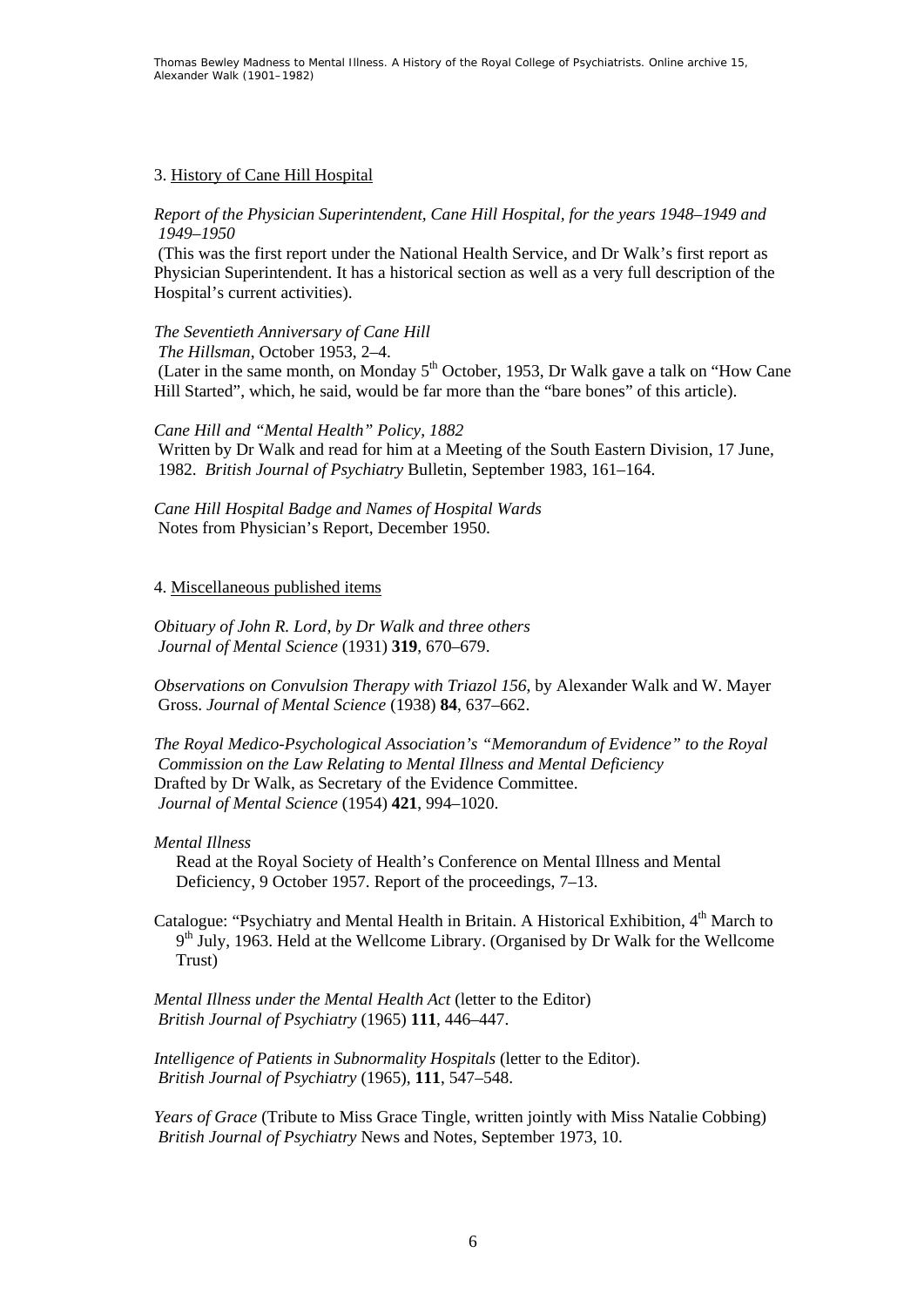*British Journal of Psychiatry* Special Publications No.6. Recent Developments in Psychogeriatrics. A Symposium edited by D.W. Kay and Alexander Walk.

Sup*erintendents and Clinical Psychiatrists* (letter to the Editor). *British Journal of Psychiatry* News and Notes, June 1973, 17.

*Cycles in the Care of the Insane* (letter to the Editor). *British Journal of Psychiatry* (1979) 134, 54

5. Reference list of Dr Walk's collections of psychiatric history excerpts from News and Notes and the Bulletin of the *British Journal of Psychiatry.*

(a) Psychiatry in the 1870s

*Community Care British Journal of Psychiatry* News and Notes, December 1972, 6–7.

*Chloral Hydrate British Journal of Psychiatry* News and Notes, January 1973, 12*.*

*Maudsley's Presidential Address to the M.P.A., 1871 British Journal of Psychiatry* News and Notes, April 1973, 10*–*11.

*Unlocked Doors Brit.J.Psychiat .*News and Notes, May 1973, 5*–*6.

*Home Truths and "Hygiene" Myths British Journal of Psychiatry* News and Notes, August 1973, 10*–*11.

*Lord Derby on Idiocy and Insanity, the Budget and Pauper Lunatics British Journal of Psychiatry* News and Notes, January 1974, 14.

*Electrotherapy British Journal of Psychiatry* News and Notes, 1975, 5*–*6.

*Two questions in Forensic Psychiatry British Journal of Psychiatry* News and Notes, March 1975, 7*–*8.

*Syphilis and Insanity – so near…! British Journal of Psychiatry* News and Notes, December 1975, 20*–*21.

*G. Fielding Blandford on Moral Treatment British Journal of Psychiatry* Bulletin, May 1978, 93*–*94.

*Kilvert's Mad Folk* (In collaboration with Edward Hare) *British Journal of Psychiatry* Bulletin, October 1979, 150*–*153.